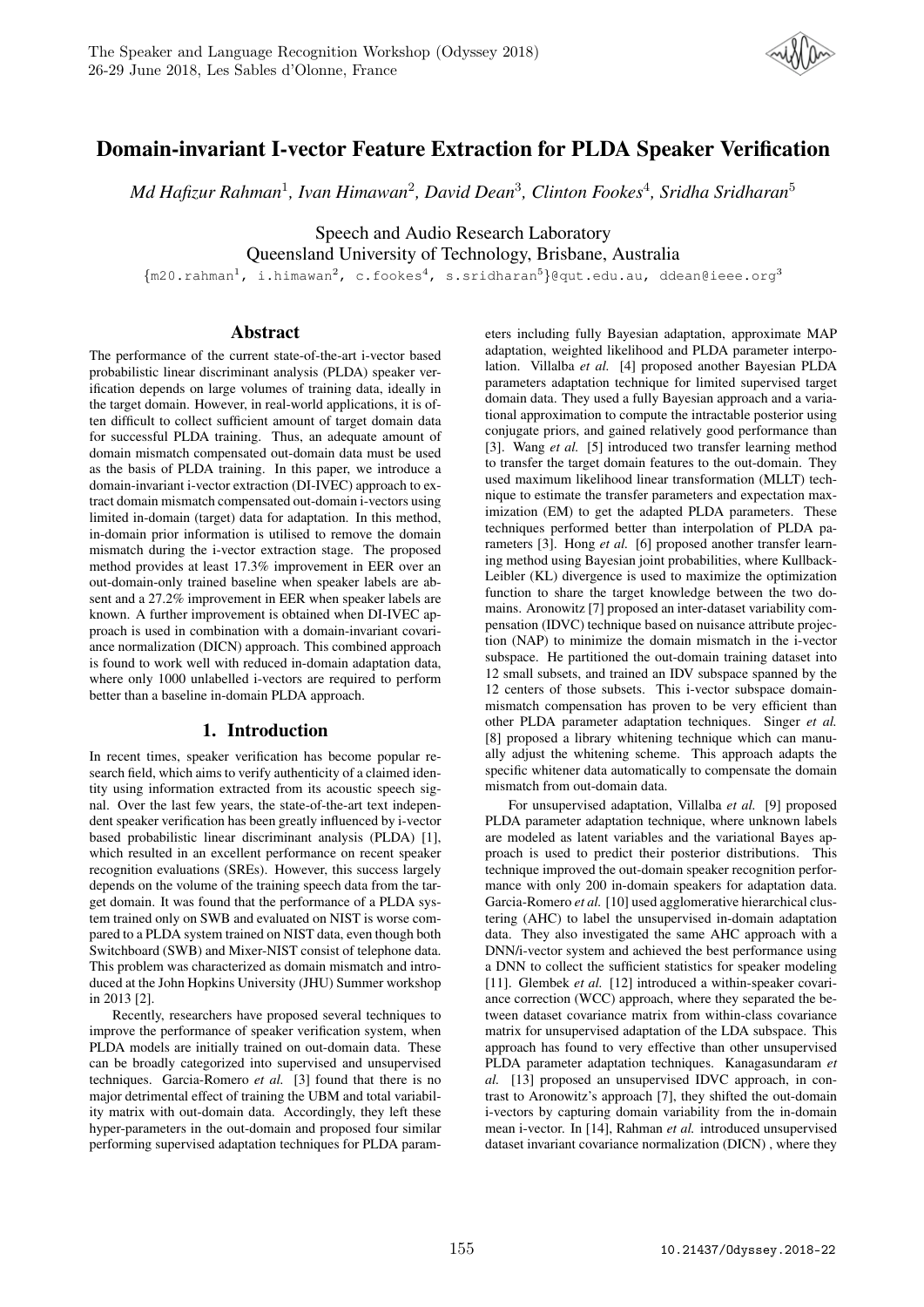trained the DICN matrix to capture the domain variability from the global mean i-vector and compensated this variability in the out-domain i-vectors for LDA and PLDA training. Rahman *et al.* also proposed domain-invariant mismatch modelling (DMM) [15] technique to model the domain mismatch part of the out-domain training i-vectors. In this technique the domain mismatch is first modelled from all out-domain i-vectors using maximum a posteriori (MAP) estimation. The new mismatch compensated clean out-domain i-vectors are then computed by the difference between the original and domain mismatch part of the i-vector. Also, combining the DICN approach with the DMM approach has been proven to be very efficient in domain mismatch compensation while having only a small amount of unlabelled in-domain data for adaptation.

In this paper, we present a domain-invariant i-vector extraction (DI-IVEC) technique using prior in-domain information to reduce the domain mismatch in the i-vector subspace. This approach is motivated by the introduction of a source-specific estimation of informative priors for i-vector extraction [16]. After extracting the compensated i-vectors, we also combine DI-IVEC with DICN approach to further compensate the mismatch in the i-vector subspace.

The rest of this paper is organized as follows: Section 2 details the DI-IVEC feature extraction technique. Section 3 describes details of the DICN approach. Section 4 describes the length-normalized GPLDA system. The experimental protocol and corresponding results are described in Section 5 and Section 6. Finally, Section 7 concludes the paper.

## 2. Domain-invariant I-vector Feature Extraction

In recent times, different unsupervised domain adaptation techniques have been proposed to compensate domain variability from the training i-vectors prior to PLDA modelling [7, 13]. However, none of these methods use in-domain prior information during the i-vector extraction stage to produce domain mismatch-compensated clean i-vectors. This section introduces a domain-invariant i-vector extraction (DI-IVEC) technique utilising prior in-domain information to reduce domain mismatch from the training data in the i-vector space. This approach is motivated by the introduction of a source-specific estimation of informative priors for i-vector extraction [16].

In i-vector representation [17], the speaker and channeldependent GMM super-vector m can be represented via a single total variability subspace as follows,

$$
\mathbf{m} = \mathbf{m}_0 + \mathbf{Tw},\tag{1}
$$

where  $m_0$  is a speaker- and session-independent UBM supervector, T is a low-rank total-variability matrix and w is total variability factor which is assumed to be normally distributed  $\mathcal{N}(0, I)$ . For any given observation vector **X**, the aim here is to determine the posterior distribution of w as follows,

$$
p(\mathbf{w} \mid \mathbf{X}) = \mathcal{N}\left(\boldsymbol{\phi}, \mathbf{L}^{-1}\right),\tag{2}
$$

where  $\phi$  is the desired i-vector and **L** is the precision matrix.

The i-vector extraction is based on the zero-order  $(N)$  and centralised first-order  $(\tilde{F})$  Baum-Welch statistics defined as,

$$
\mathbf{N}(c) = \sum_{t} \gamma_t(c),\tag{3}
$$

$$
\tilde{\mathbf{F}}(c) = \sum_{t} \gamma_t(c) (\mathbf{x}_t - \mathbf{m}_c), \tag{4}
$$

where,  $c$  is the Gaussian component,  $x_t$  is the feature frame at time t,  $\gamma_t(c)$  is the occupancy of the frame  $x_t$  to Gaussian component  $c$  and  $m_c$  is the mean vector of the  $c$ -th component of UBM super vector,  $m_0$ .

With a standard normal prior  $\mathcal{N}(0, I)$ , the i-vector  $\phi$  can be extracted as follows,

$$
\mathbf{L}_1 = \mathbf{I} + \mathbf{N} \mathbf{T}^T \mathbf{\Sigma}^{-1} \mathbf{T}, \tag{5}
$$

$$
\mathbf{W}_1 = \mathbf{T}^T \mathbf{\Sigma}^{-1} \tilde{\mathbf{F}}, \tag{6}
$$

$$
\phi = \mathbf{L}_1^{-1} \mathbf{W}_1, \tag{7}
$$

where  $N$  is a diagonal matrix whose diagonal blocks are  $N_cI$ for  $c = 1, ..., C$  and **F** is formed through the concatenation of the centralised first-order statistics  $\tilde{\mathbf{F}}_c$  for any given observation vector **X**. The covariance matrix  $\Sigma$  represents the residual variability not captured by T.

In order to extract the domain-mismatch compensated ivectors, a total variability matrix T already trained on outdomain data is used to extract the i-vectors. Now, instead of assuming the standard normally distributed priors with mean 0 and covariance I, out-domain i-vectors are assumed to have new distribution with mean  $\hat{\mu}$  and covariance  $\hat{\Sigma}$  [18], i.e  $\phi_{out} \sim$  $\mathcal{N}(\hat{\boldsymbol{\mu}}, \hat{\boldsymbol{\Sigma}}).$ where,

$$
\hat{\mu} = \frac{1}{N} \sum_{i=1}^{N} \phi_{in}^{i},
$$
\n(8)

$$
\hat{\Sigma} = \frac{1}{N} \sum_{i=1}^{N} (\phi_{in}^{i} - \hat{\mu})(\phi_{in}^{i} - \hat{\mu})^{T}
$$

$$
+ \frac{1}{N} \sum_{i=1}^{N} (\mathbf{I} + \mathbf{N}_{in}^{i} \mathbf{T}^{T} \Sigma^{-1} \mathbf{T})^{-1},
$$
\n(9)

where  $N$  is the number of total in-domain i-vectors. The closed form solution of this problem is found in [19]. The aim here is to find the posterior distribution that best matches this prior by minimising the Kullback-Leibler (KL) divergence of the desired prior distribution.

In the next step, out-domain first-order statistics  $\tilde{\mathbf{F}}_{out}$  are re-centred again by removing  $\mathbf{T}\mu_d$  projection from the global mean  $\mu_c$  as follows,

$$
\hat{\mathbf{F}}_{out} = \sum_{t} \gamma_t(c)(\mathbf{x}_t - \boldsymbol{\mu}_c - \mathbf{T}\boldsymbol{\mu}_d), \qquad (10)
$$
\n
$$
= \tilde{\mathbf{F}}_{out} - \mathbf{N}_{out} \mathbf{T} \boldsymbol{\mu}_d,
$$

where  $\mu_d$  is the mean of the domain mismatch part of the ivectors and determined by,

$$
\mu_d = \frac{1}{M} \sum_{i=1}^{M} \left( \phi_{old}^i - \hat{\mu} \right), \qquad (11)
$$

where M is the total number of old out-domain i-vectors and  $\phi_{old}$  is the old out-domain i-vectors extracted using totalvariability matrix T.

Finally, the domain mismatch-compensated out-domain ivectors are extracted as follows,

$$
\mathbf{L}_2 = \hat{\Sigma}^{-1} + \mathbf{T}^T \Sigma^{-1} \mathbf{N}_{out} \mathbf{T}, \tag{12}
$$
\n
$$
\mathbf{V} = \mathbf{T}^T \mathbf{N}^{-1} \hat{\mathbf{n}}
$$
\n
$$
(12)
$$

$$
\mathbf{W}_2 = \mathbf{T}^T \mathbf{\Sigma}^{-1} \hat{\mathbf{F}}_{out}, \qquad (13)
$$

$$
= \mathbf{T}^T \mathbf{\Sigma}^{-1} \tilde{\mathbf{F}}_{out} - \mathbf{T}^T \mathbf{\Sigma}^{-1} \mathbf{N}_{out} \mathbf{T} \boldsymbol{\mu}_d, \n\phi_{out} = \mathbf{L}_2^{-1} \mathbf{W}_2.
$$
\n(14)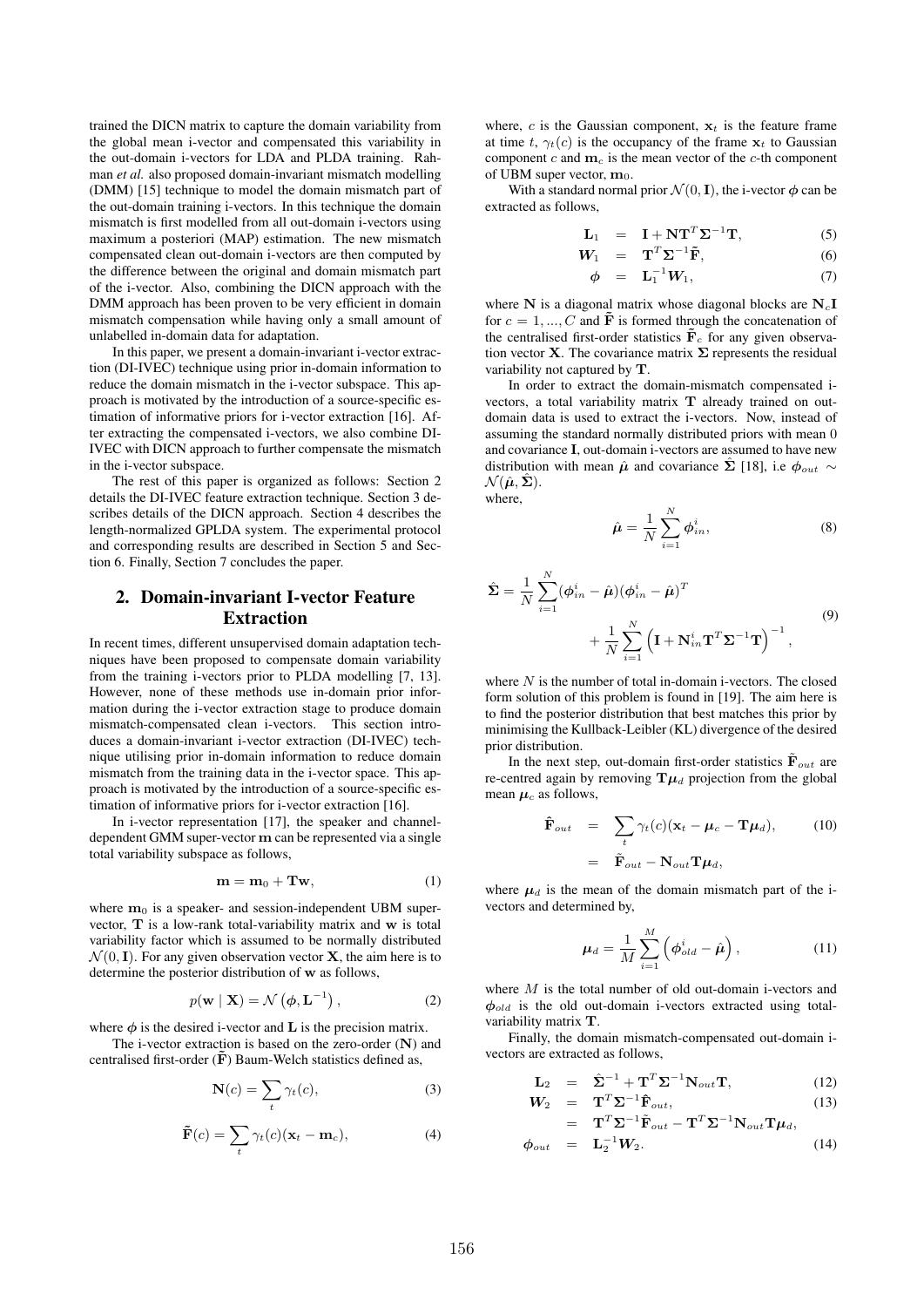| Algorithm 1: EM Algorithm for DI-IVEC training |  |  |  |  |  |
|------------------------------------------------|--|--|--|--|--|
|------------------------------------------------|--|--|--|--|--|

**Input** :  $\phi_{in} = {\phi_1, \phi_2, ..., \phi_N}$  $\phi_{old} = {\phi_1, \phi_2, ..., \phi_M}$ Output:  $\phi_{out}$ Initialization:  $\mathbf{N}_{in},\!\mathbf{N}_{out},\!\tilde{\mathbf{F}}_{out},\!\mathbf{T},\!\boldsymbol{\Sigma}\!$  $\begin{array}{l} \hat{\boldsymbol{\mu}} = \frac{1}{N}\sum_{i=1}^N \boldsymbol{\phi}_{in}^i \ \hat{\boldsymbol{\Sigma}} = \frac{1}{N}\sum_{i=1}^N (\boldsymbol{\phi}_{in}^i - \hat{\boldsymbol{\mu}}) (\boldsymbol{\phi}_{in}^i - \hat{\boldsymbol{\mu}})^T \ + \end{array}$  $\frac{1}{N}\sum_{i=1}^N\left(\mathbf{I}+\mathbf{N}^i_{in}\mathbf{T}^T\mathbf{\Sigma}^{-1}\mathbf{T}\right)^{-1}$  $\boldsymbol{\mu}_d = \frac{1}{M}\sum_{i=1}^M \left(\boldsymbol{\phi}_{old}^i - \hat{\boldsymbol{\mu}}\right)$ begin E-Step:  $\phi_{out} = (\hat{\Sigma}^{-1} +$  $(\mathbf{T}^T\mathbf{\Sigma}^{-1}\mathbf{N}_{out}\mathbf{T})^{-1}\left[\mathbf{T}^T\mathbf{\Sigma}^{-1}\tilde{\mathbf{F}}_{out}-\mathbf{T}^T\mathbf{\Sigma}^{-1}\mathbf{N}_{out}\mathbf{T}\boldsymbol{\mu}_d\right]$  $\boldsymbol{\phi}_d = \boldsymbol{\phi}_{out} - \hat{\boldsymbol{\mu}}$  $E\{\ln p(\phi_d \mid \boldsymbol{\mu}_d, \boldsymbol{\Sigma}_d)\} = \sum_{j=1}^M \ln p(\phi_d^j \mid \boldsymbol{\mu}_d, \boldsymbol{\Sigma}_d)$ M-Step:  $\boldsymbol{\mu}_d = \frac{1}{M}\sum_{i=1}^M \boldsymbol{\phi}_d^i$  $\boldsymbol{\Sigma}_{d}=\frac{1}{M}\sum_{i=1}^{M}(\boldsymbol{\phi}_{d}^{i}-\boldsymbol{\mu}_{d})(\boldsymbol{\phi}_{d}^{i}-\boldsymbol{\mu}_{d})^{T}$ until convergence

After one successful estimation of the domain mismatchcompensated out-domain i-vectors, in the next stages  $\mu_d$  and  $\Sigma_d$  are estimated as follows,

$$
\mu_d = \frac{1}{M} \sum_{i=1}^{M} \phi_d^i, \qquad (15)
$$

$$
\Sigma_d = \frac{1}{M} \sum_{i=1}^{M} (\phi_d^i - \mu_d) (\phi_d^i - \mu_d)^T.
$$
 (16)

where  $\mu_d$  and  $\Sigma_d$  represent the mean and co-variance of the domain mismatch part of the i-vectors.

Algorithm 1 describes the E and M steps of an EM algorithm used to estimate the domain mismatch-compensated outdomain training i-vectors.

## 3. DICN approach

In our previous work [14], we proposed DICN approach to compensate the domain mismatch in the i-vector subspace. In this approach, the global mean i-vector is used to capture the interdomain variability using the outer product of the difference between all i-vectors (in-domain and out-domain) and global mean i-vector. After extracting the domain-invariant i-vectors as described in Section 2, we applied the DICN approach to compensate the domain variability further in the i-vector subspace. The domain mismatch using DICN approach can be captured as follows,

$$
\Sigma_{DICN} = \frac{1}{Q} \sum_{q=1}^{Q} (\phi_q - \mu_g)(\phi_q - \mu_g)^T
$$
 (17)

where  $Q$  is the total number of i-vectors (in-domain and outdomain) and  $\mu_g$  is the global mean, which can be calculated as follows,

$$
\mu_g = \frac{1}{Q} \sum_{q=1}^{Q} \phi_q \tag{18}
$$

The scaling matrix A is calculated using the Cholesky decomposition of  $\boldsymbol{A}\boldsymbol{A}^T = \boldsymbol{\Sigma}_{DICN}^{-1}$ . Later, the DICN compensated out-domain i-vectors are extracted as follows,

$$
\phi_{DICN} = \mathbf{A}^T \phi_{out} \tag{19}
$$

#### 4. Length-normalized GPLDA

In this paper, we used length-normalized GPLDA approach introduced by Garcia-Romero *et al.* [20] for speaker and session modeling, which is computationally more efficient than heavytailed (HTPLDA) [1]. The benefit of the length-normalization approach is that it transforms the non-Gaussian behaviour of i- vectors into Gaussian, which involves three steps: centering, whitening and length normalization. In GPLDA modeling, the length-normalized i-vector can be decomposed into speaker and channel dependent part as follows,

$$
\phi_r = \bar{\phi} + \mathbf{U}_1 \mathbf{x}_1 + \mathbf{U}_2 \mathbf{x}_{2r} + \boldsymbol{\epsilon}_r \tag{20}
$$

where for given speaker recordings  $r = 1, \dots, R$ ;  $U_1$  is the eigenvoice and  $U_2$  is the eigenchannel matrices;  $\bar{\phi} + U_1x_1$  is the speaker dependent part with covariance matrix of  $U_1 U_1^T$ and  $U_2x_{2r} + \epsilon_r$  is the channel dependent part with covariance matrix of  $\mathbf{U}_2 \mathbf{U}_2^T + \Lambda^{-1}$ .

The GPLDA scoring is computed using the batch likelihood ratio between a target and test i-vector [1]. For given target ivector  $\phi_{target}$  and test i-vector  $\phi_{test}$ , the batch likelihood ratio can be calculated as follows,

$$
\text{Score} = \ln \frac{P(\phi_{target}, \phi_{test} | \mathcal{H}_1)}{P(\phi_{target} | \mathcal{H}_0) P(\phi_{test} | \mathcal{H}_0)}
$$
(21)

where  $\mathcal{H}_1$ : The speakers are same,  $\mathcal{H}_0$ : The speaker are different.

#### 5. Experimental setup

The development dataset is derived from both in-domain (Mixer-NIST) and out-domain (SWB) datasets as described in DAC [2]. The in-domain dataset comprises 2,675 female and 1,115 male speakers, for a total of 36,470 sessions collected from NIST-2004, 2005, 2006 and 2008 SRE datasets, and the out-domain dataset contains 1,653 female and 1,462 male speakers, for a total of 33,039 sessions telephone data accumulated from Switchboard I, II phase I, II, III corpora as described in [2]. A subset of in-domain data containing different number of speakers (50, 100, 300, 500, 700 speakers), sessions/speakers (2, 4, 6, 8 sessions/speaker) and up to maximum 90 seconds of active speech length per utterance (15, 30, 60, 90 seconds) was collected for limited data investigations. For score normalisation, a subset of an in-domain dataset containing 1,526 female speakers, for a total of 1,972 sessions, and 1,115 male speakers, for a a total of 1,436 sessions is adopted as an in-domain score normalisation dataset. Similarly, the out-domain score normalization dataset is collected from a subset of the original outdomain dataset, containing 1,125 female speakers with 1,872 sessions and 1,125 male speakers with 1905 sessions.

For speaker modelling, 13-dimensional feature-warped MFCCs with  $\Delta$  and  $\Delta\Delta$  coefficients are extracted from raw speech signal using 25 ms frames with 10 ms frame shift. An energy-based VAD removes the silence frames from the feature stream while using an energy threshold of 5.5 across the zero coefficient of extracted MFCC features to perform VAD. Two gender dependent 512-mixture UBMs are trained and used for Baum-Welch (BW) statistics calculation for total-variability space training and i-vector extraction. Later, 500-dimensional ivector extractor reduces the dimension of the GMM supervector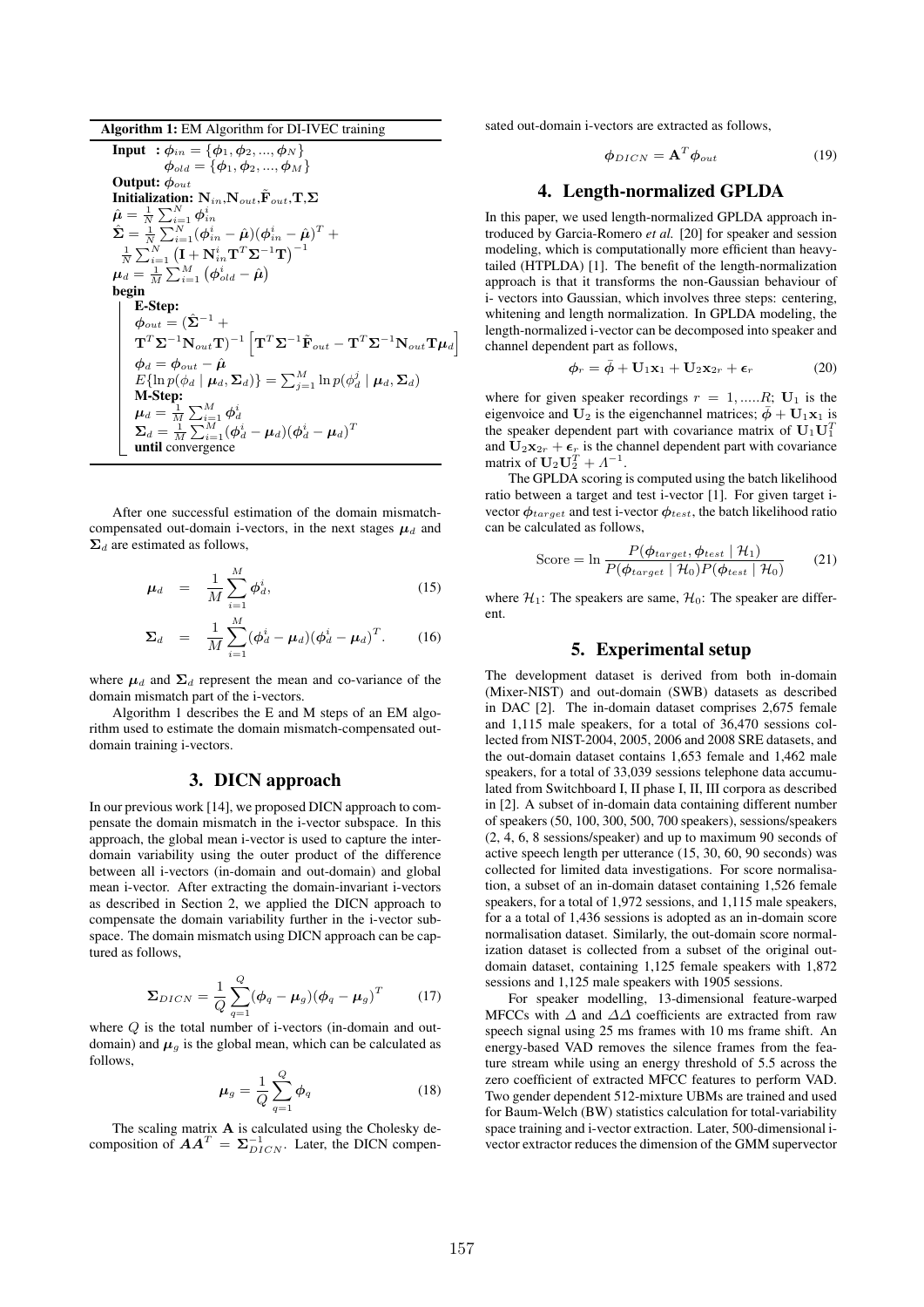Table 1: Performance comparison of PLDA speaker verification on the common set of the NIST-2010 core-core evaluation condition, where PLDA and score normalisation are trained on both in-domain and out-domain data.

| PLDA       | Score         | UBM/i-vector | DNN/i-vector |
|------------|---------------|--------------|--------------|
| training   | normalisation | EER          | EER          |
| Out-domain | In-domain     | 5.36%        | $4.05\%$     |
|            | Out-domain    | 5.62%        | 4.96%        |
|            | None          | 6.01%        | 5.03%        |
| In-domain  | In-domain     | 4.03%        | 3.15%        |
|            | Out-domain    | 4.32%        | 3.85%        |
|            | None          | 4.52%        | 3.98%        |

into a low dimensional subspace defined by the matrix T. Prior to GPLDA modelling, LDA subspace reduces the dimension of the i-vectors, where LDA subspace is trained by selecting most significant 150 eigenvectors from 500 eigenvectors based on highest eigenvalues. In order to convert the heavy-tailed behaviour of i-vectors into Gaussian, i-vectors are whitened and length-normalized before GPLDA modeling. For GPLDA modeling, the best 120 eigenvoices  $(N_1)$  are selected by sorting the eigenvectors according to decreasing eigenvalues for speaker subspace training. Finally, the S-normalisation is applied on raw scores to reduce the score variability before evaluation. The

In this paper, all of the experiments are evaluated on corecore telephone-telephone conditions of NIST 2010 evaluation plan and performances are measured using EER.

For DNN/i-vector framework, the Kaldi toolkit [21] is used for ASR DNN training. A feed-forward network with back propagation estimation is used for DNN training with five hidden layer configurations using about 300 hours of out-domain (SWB) data. The hidden layers use a p-norm activation function (where p=2). The input layer takes 40-dimensional MFCC features with five-frame temporal context, and cepstral mean subtraction (CMS) performed over a window of six seconds. Each hidden layer has 350 nodes, the output dimension is 3500, and a softmax output layer computes posteriors for 5,346 senone targets. The force-alignment is applied between state-level transcripts and corresponding speech signals to generate HMM state-alignment labels for DNN training. **FI.DA Some CRMA-vector DNNA-vector**<br> **CRAM-vector ESTENT CRAM-vector ESTENT CRAM-vector CRAM-**<br> **CRAM-vector CRAM-**<br> **CRAM-Vector CRAM-**<br> **CRAM-**<br> **CRAM-**<br> **CRAM-**<br> **CRAM-**<br> **CRAM-**<br> **CRAM-**<br> **CRAM-**<br> **CRAM** 

#### 6. Experimental results

#### 6.1. Baseline performance

Table 1 presents the LDA-projected out-domain and in-domain baseline PLDA speaker-verification performance, evaluated on core-core *telephone-telephone* condition. Although both indomain and out-domain datasets consist of telephone data with almost similar statistics and distribution, experimental results show the performance difference between out-domain and indomain systems due to inherent domain mismatch. Also, score normalisation plays a vital role in overall system performance. Without any score normalisation, UBM/i-vector system performance gets worse by 36.8% employing out-domain data rather



(a) UBM/i-vector based PLDA system.



(b) DNN/i-vector based PLDA system.

Figure 1: Performance comparison of different domain adaptation techniques with DI-IVEC approach (a) UBM/i-vectorbased PLDA system (b) DNN/i-vector-based PLDA system.

this performance gap is 26.4%. Also, the best result is achieved while training PLDA and score normalisation on in-domain data. These results clearly suggest that the score normalization data should always match with the target domain data to deliver best possible performance. Since the score normalisation statistics trained on in-domain data perform better than out-domain score normalisation, the rest of the experiments in this paper are presented using in-domain data for score normalisation.

#### 6.2. Domain adaptation performance

Figure 1 presents the performance of the proposed DI-IVEC approach compared to other unsupervised domain adaptation techniques (like IDV [7], IDVC [13]) for improving out-domain PLDA system performance while using a full in-domain dataset for domain adaptation training. Experimental results show that compensating domain mismatch during the i-vector extraction stage results in an entirely considerable amount of performance improvement and yields 24.4% and 17.3% out-domain performance improvement for UBM/i-vector and DNN/i-vector systems, respectively. Also, combining a DICN approach with a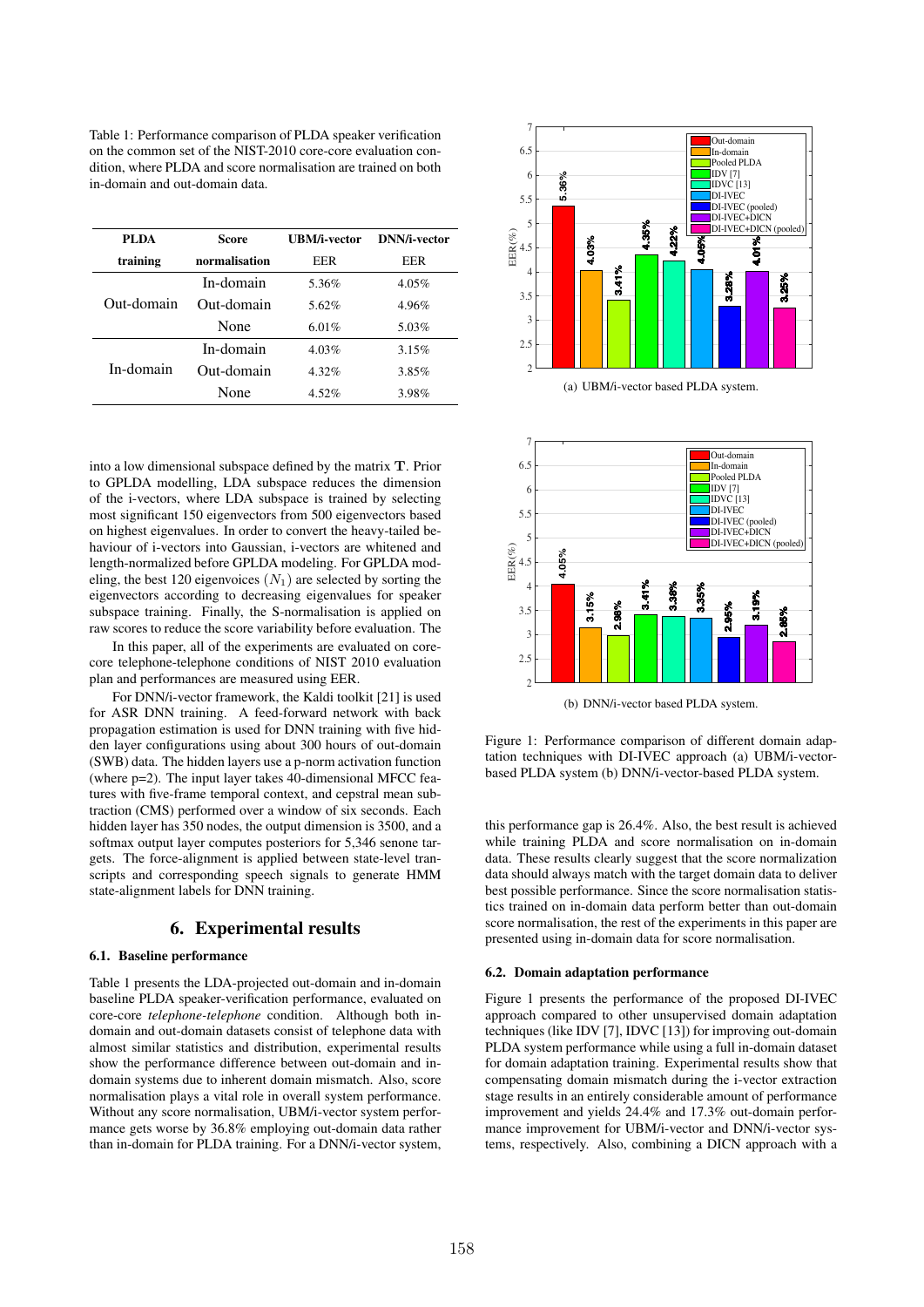

Figure 2: Speaker-verification performance using DI-IVEC domain adaptation with limited in-domain i-vectors. (a) UBM/ivector-based PLDA system (b) DNN/i-vector-based PLDA system.

DI-IVEC approach (DI-IVEC+DICN) gives an additional improvement over the out-domain baseline, suggesting that DICN subspace transformation is very useful in compensating unwanted domain variability that cannot be compensated during the i-vector extraction stage. Furthermore, in the presence of labelled data, out-domain performance can be improved further by using labelled data pooled with out-domain data for PLDA training. This DI-IVEC (pooled) approach produces at least 27.2% EER improvement over the out-domain baseline, 6.3% EER improvement over in-domain baseline systems and 1% EER improvement over pooped PLDA systems, for both UBM/i-vector and DNN/i-vector systems. Subsequently, the combined DI-IVEC+DICN (pooled) approach shows the best performance compared to the other approaches presented in this section.

#### 6.3. Limited data experiments

The previous section demonstrated the performance of the proposed DI-IVEC approach while using a full in-domain dataset



Figure 3: Speaker verification performance using DI-IVEC+DICN domain adaptation with limited in-domain ivectors. (a) UBM/i-vector based PLDA system (b) DNN/ivector based PLDA system.

for adaptation. However, it is also essential to learn the effectiveness of this technique under restricted-data conditions as well. These data-scarce conditions are created by reducing the amount of training data (500, 1000, 1500, 3000, 5000 i-vectors) as well as reducing the session length (15, 30, 60, 90 seconds) of each i-vector for domain adaptation training. These limited-data domain adaptation performances are compared with IDVC[13] approach, trained with 90-second sessions.

#### *6.3.1. DI-IVEC approach*

Figure 2 shows the performance of the DI-IVEC approach using limited unlabelled in-domain data for adaptation. Regardless of the length of the sessions, this approach shows higher performance accuracy over IDVC [13] and obtains most of the performance improvement with only 1000 in-domain i-vectors. Although increasing the adaptation data further does not show substantial performance variation, using a longer session length shows a direct influence on the overall system performance. For both UBM/i-vector and DNN/i-vector systems, 150-second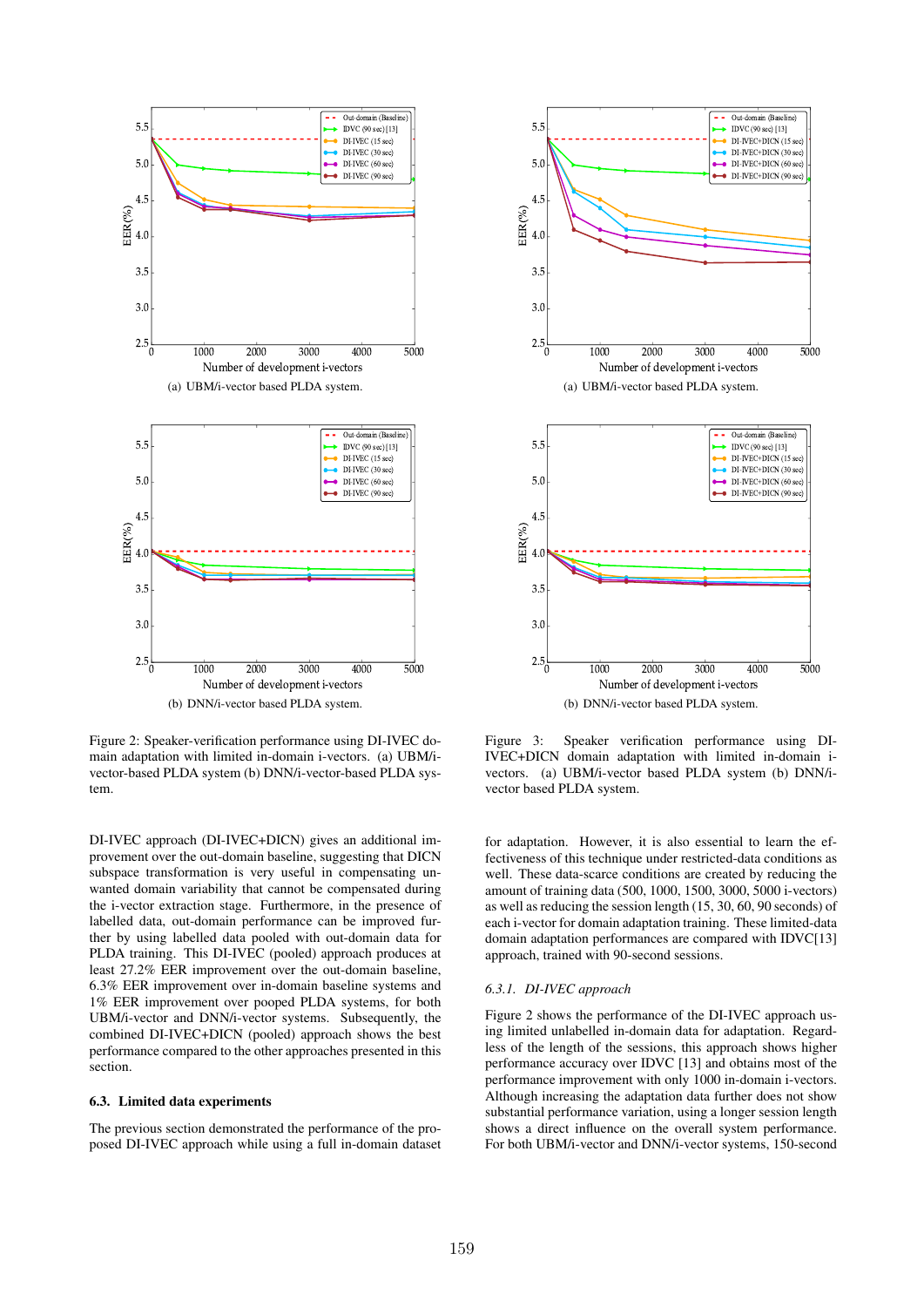utterances produce the best speaker-verification performance. However, with only 15 seconds long 1000 in domain i-vectors, DI-IVEC approach yields 16% and 7.6% out-domain performance improvement for UBM/i-vector and DNN/i-vector system, respectively.

#### *6.3.2. DI-IVEC+DICN approach*

In Section 6.2, it was shown that the best domain adaptation performance could be achieved by combining a DICN approach with a DI-IVEC approach. This section extends these investigations to analyse the performance of this combined approach under limited-data conditions. As expected, Figure 3 illustrates the superior performance of this combined DI-IVEC+DICN approach over the IDVC and DI-IVEC approach alone (as presented in Figure 2). Like other limited-data experiments, this approach also shows notable out-domain performance improvement with only 1000 in-domain i-vectors. However, while using 15-second sessions for domain adaptation, this approach finds at least 7.8% improvement over the out-domain baseline for both UBM/i-vector and DNN/i-vector systems.

### 7. Conclusion

This paper introduced the DI-IVEC approach to extract the domain-mismatch compensated out-domain i-vectors to improve the GPLDA speaker verification system. Experimental results suggested that DI-IVEC approach can improve the speaker verification performance significantly by using only small amount of adaptation data. Also, an additional domain mismatch can be compensated in the i-vector subspace when DI-IVEC is used in combination with DICN, thus improving the overall speaker verification performance. A significant improvement in EER of 27.2% is achieved over the out-domain baseline when speaker labels are available. In our experiments with limited data, we required only 15 sec long 1000 unlabeled i-vectors for the DI-IVEC approach to performing similarly well as the in-domain baseline.

### 8. Acknowledgements

This project was supported by an Australian Research Council (ARC) Linkage grant LP130100110.

### 9. References

- [1] Patrick Kenny, "Bayesian speaker verification with heavy tailed priors," in *The Speaker and Language Recognition Workshop (IEEE Odyssey)*, 2010.
- [2] Domain Adaptation Challenge, "Speaker and language recognition summer workshop, Tech. Rep., 2013," in *2013 speaker recognition workshop. Available online: http://www. clsp. jhu. edu/workshops/archive/ws13 summerworkshop/groups/spk-13*, 2013.
- [3] Daniel Garcia-Romero and Alan McCree, "Supervised domain adaptation for i-vector based speaker recognition," in *IEEE International Conference on Acoustics, Speech, and Signal Processing (ICASSP)*, 2014, pp. 4047–4051.
- [4] Jesús Villalba and Eduardo Lleida, "Bayesian adaptation of PLDA based speaker recognition to domains with scarce development data," in *The Speaker and Language Recognition Workshop (IEEE Odyssey)*, 2012.
- [5] Qiongqiong Wang, Hitoshi Yamamoto, and Takafumi Koshinaka, "Domain adaptation using maximum likeli-

hood linear transformation for PLDA-based speaker verification," in *IEEE International Conference on Acoustics, Speech, and Signal Processing (ICASSP)*, 2016, pp. 5110– 5114.

- [6] Qingyang Hong, Jun Zhang, Lin Li, Lihong Wan, and Feng Tong, "A transfer learning method for PLDA-based speaker verification," in *IEEE International Conference on Acoustics, Speech, and Signal Processing (ICASSP)*, 2016, pp. 5455–5459.
- [7] Hagai Aronowitz, "Inter dataset variability compensation for speaker recognition," in *IEEE International Conference on Acoustics, Speech, and Signal Processing (ICASSP)*, 2014, pp. 4002–4006.
- [8] Elliot Singer and Douglas A Reynolds, "Domain mismatch compensation for speaker recognition using a library of whiteners," *IEEE Signal Processing Letters*, vol. 22, no. 11, pp. 2000–2003, 2015.
- [9] Jesús Villalba and Eduardo Lleida, "Unsupervised adaptation of PLDA by using variational Bayes methods," in *IEEE International Conference on Acoustics, Speech, and Signal Processing (ICASSP)*, 2014, pp. 744–748.
- [10] Daniel Garcia-Romero, Alan McCree, Stephen Shum, Niko Brümmer, and Carlos Vaquero, "Unsupervised domain adaptation for i-vector speaker recognition," in *The Speaker and Language Recognition Workshop (IEEE Odyssey)*, 2014, pp. 260–264.
- [11] Daniel Garcia-Romero, Xiaohui Zhang, Alan McCree, and Daniel Povey, "Improving speaker recognition performance in the domain adaptation challenge using deep neural networks," in *IEEE Spoken Language Technology Workshop (SLT)*, 2014, pp. 378–383.
- [12] Ondrej Glembek, Jeff Ma, Pavel Matejka, Bing Zhang, Oldrich Plchot, Lukas Burget, and Spyros Matsoukas, "Domain adaptation via within-class covariance correction in i-vector based speaker recognition systems," in *IEEE International Conference on Acoustics, Speech, and Signal Processing (ICASSP)*, 2014, pp. 4032–4036.
- [13] Ahilan Kanagasundaram, David Dean, and Sridha Sridharan, "Improving out-domain PLDA speaker verification using unsupervised inter-dataset variability compensation approach," in *IEEE International Conference on Acoustics, Speech, and Signal Processing (ICASSP)*, 2015.
- [14] Md Hafizur Rahman, Ahilan Kanagasundaram, David Dean, and Sridha Sridharan, "Dataset-invariant covariance normalization for out-domain PLDA speaker verification," in *Proceedings of Interspeech*, September 2015, pp. 1017–1021.
- [15] Md Hafizur Rahman, Ivan Himawan, David Dean, and Sridha Sridharan, "Domain mismatch modeling of outdomain i-vectors for PLDA speaker verification," in *Proceedings of Interspeech*, 2017, pp. 1581–1585.
- [16] Sven Ewan Shepstone, Kong Aik Lee, Haizhou Li, Zheng-Hua Tan, and Søren Holdt Jensen, "Total variability modeling using source-specific priors," *IEEE/ACM Transactions on Audio, Speech and Language Processing (TASLP)*, vol. 24, no. 3, pp. 504–517, 2016.
- [17] Najim Dehak, Patrick Kenny, Reda Dehak, Pierre Du- ´ mouchel, and Pierre Ouellet, "Front-end factor analysis for speaker verification," *IEEE Transactions on Audio, Speech, and Language Processing*, vol. 19, no. 4, pp. 788– 798, 2011.